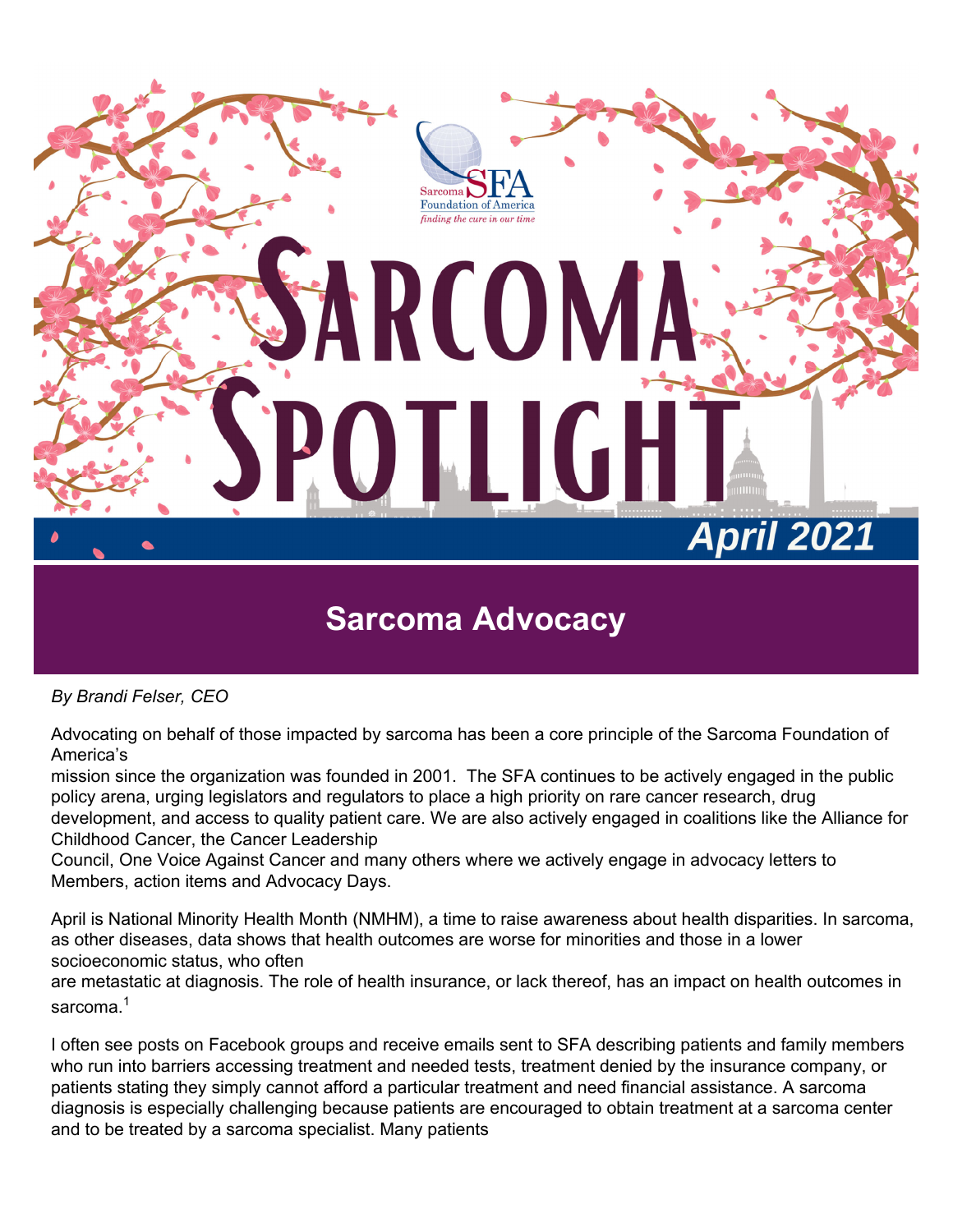have to travel to a center and unfortunately, not all patients have the financial resources to do so. Many patients and families suffer the financial toxicity of a sarcoma diagnosis and must choose between treatment and daily needs.

When I started at SFA, I saw, in different places, sarcoma referred to as the "forgotten cancer". I also saw many sarcoma advocates disagree with that term. Regardless of the language, sarcoma is disadvantaged. Sarcoma lacks research funding, awareness, and treatment options. Patients need access to healthcare and the few treatment options that do exist. The cost

of treatment, lack of access to healthcare, and access to clinical trials are all on a long list of barriers to getting treatment necessary to overcome a sarcoma diagnosis.

In every survey SFA has done asking the community about priorities and needs, research funding is at the top of the list. As

we conduct our scientific landscape analysis, it is becoming increasingly clear that sarcoma is being left behind in research funding. Rare does not mean less important, it just means fewer voices.

As I wrote in an article in July 2020:

*Although rare means there are fewer voices, it does not mean that collectively our voice is not powerful. It does not mean* 

*that we do not have the power and strength as a community to bring about increased awareness, more and better treatment options, leading to a cure for sarcoma.*

There are many issues important to sarcoma patients and family members, researchers, and medical professionals in our community. Let's come together to address these issues and advocate for better outcomes for sarcoma patients.

To that end, **SFA is hosting a virtual Advocacy Day July 21, during Sarcoma Awareness Month**. If you would like to be

a part of this day, and other actions we take on issues important to the sarcoma community, please sign up here so we can communicate with you and keep you updated. We are also organizing a public policy strategy stakeholder committee to

assist with establishing public policy priorities and planning for the Advocacy Day. If you are interested in learning more

about the committee, please sign up and SFA staff will reach out with more information.

Together, the sarcoma community can make our voices heard and educate our lawmakers and others on the needs of our community. Together, we can advance the priorities of the sarcoma community.

1: https://pubmed.ncbi.nlm.nih.gov/31838786/ https://pubmed.ncbi.nlm.nih.gov/29078908/ https://cebp.aacrjournals.org/content/29/11/2141.abstract https://onlinelibrary.wiley.com/doi/abs/10.1002/pbc.28708

#### **SFA's Impact**

SFA began funding sarcoma research in 2004 with 3 grants of \$25,000 each. That seed has grown into more than \$12 million in research funding. At the start of 2021, SFA began a deep dive analysis into the impact of our work.

The analysis began on grants awarded from 2013-2020. Over this timeframe, the SFA Research Grants Program alone gave more than \$4.4 million to over 85 grants. Although researchers are encouraged to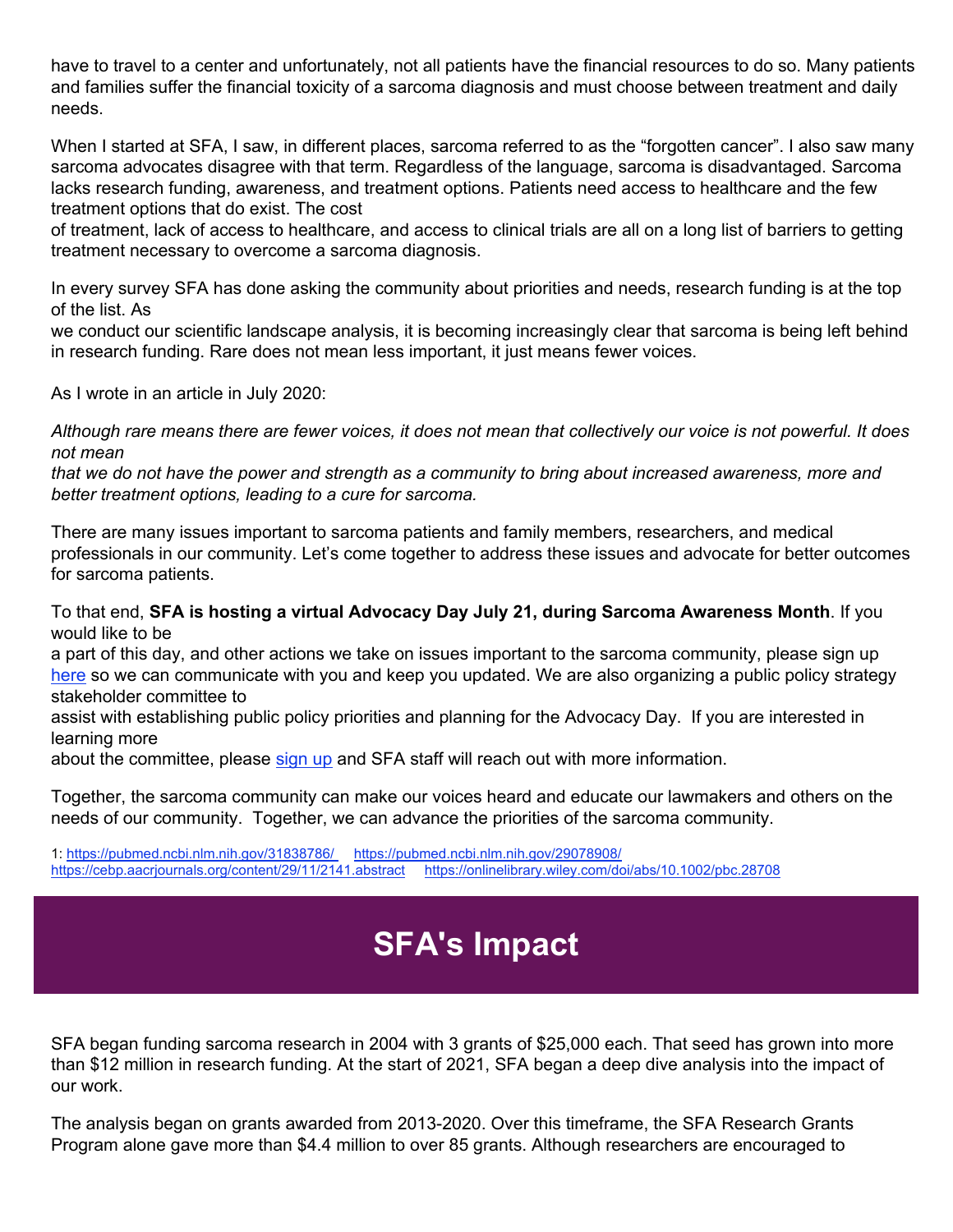investigate any of the numerous types of sarcoma, 15 different sarcomas have been funded with Osteosarcoma, Ewing's Sarcoma, Synovial Sarcoma, and Rhabdomyosarcoma the most frequently funded. This gives us good insight into outreach we may need to do to find ways to encourage and support research in other sarcoma subtypes.

Our reach is international! SFA funds mostly in the United States, however, we have also been successful in funding high-quality sarcoma research internationally with grants awarded to investigators in Italy, Spain, the United Kingdom, Canada, France, and the Netherlands.

SFA's Research Grant Program is only one way we support sarcoma research. We also provide support through the Conquer Cancer Foundation (ASCO), local cancer centers, and other sarcoma organizations. The Race to Cure Sarcoma event series provides the bulk of our research funding so we share these successes with the many sarcoma community members and their family and friends who have contributed to advancing sarcoma research.

We will continue to analyze our research funding as part of our scientific strategic plan and we will continue to update you on the impact of your support and how SFA's research funding making a difference!

#### **Stand Up to Sarcoma Gala: Courage Award Honoree**

#### Team Langbein

Team Langbein is a group of friends, family and colleagues of Chris and Becky Langbein who have come together and rallied around Chris after he received his diagnosis of sarcoma. Through raising awareness, advocating for enhanced treatments and funding important research, their goal is to eradicate sarcoma so no other family has to go through what the Langbeins are experiencing. Team Langbein is mostly known for its fundraising success supporting the Chicago Race to Cure Sarcoma event. Since 2018, they have raised nearly \$500,000 that has been used to support the Sarcoma Foundation of America's (SFA) research activities. Said Dave Hales, spokesperson for Team Langbein, "We want to ensure that we are supporting an important health issue that doesn't receive enough funding because of its lower prevalence."

"We are proud to accept this award not just in recognition of our fundraising efforts but also our activities to further SFA's message and continuing to educate the public on what sarcoma is and why it is so critical for more funding. We hope our lofty goals inspire other RTCS teams to help further the cause to fight this disease."

Stand Up to Sarcoma is the flagship event for SFA, featuring extraordinary honorees, tributes to sarcoma cancer survivors and advocates, and recognizing important advances in science and research.

Each year the event highlights outstanding sarcoma advocates with the Courage Award, honors a researcher or doctor advancing groundbreaking research with the Nobility in Science Award and recognizes an organization or person providing hope to patients with the Vision of Hope Award. These international awards are the highest honor SFA bestows and are awarded each year at the Stand Up to Sarcoma Gala in New York City.

Courage Award honorees illustrate, through their personal efforts and actions, sarcoma advocacy. These individuals are patients, survivors, caregivers, and advocates who inspire others by using their platform on behalf of sarcoma patients and survivors to create hope and a better life for the sarcoma community. Many do not think they have done something special but who have inspired others and are making a difference for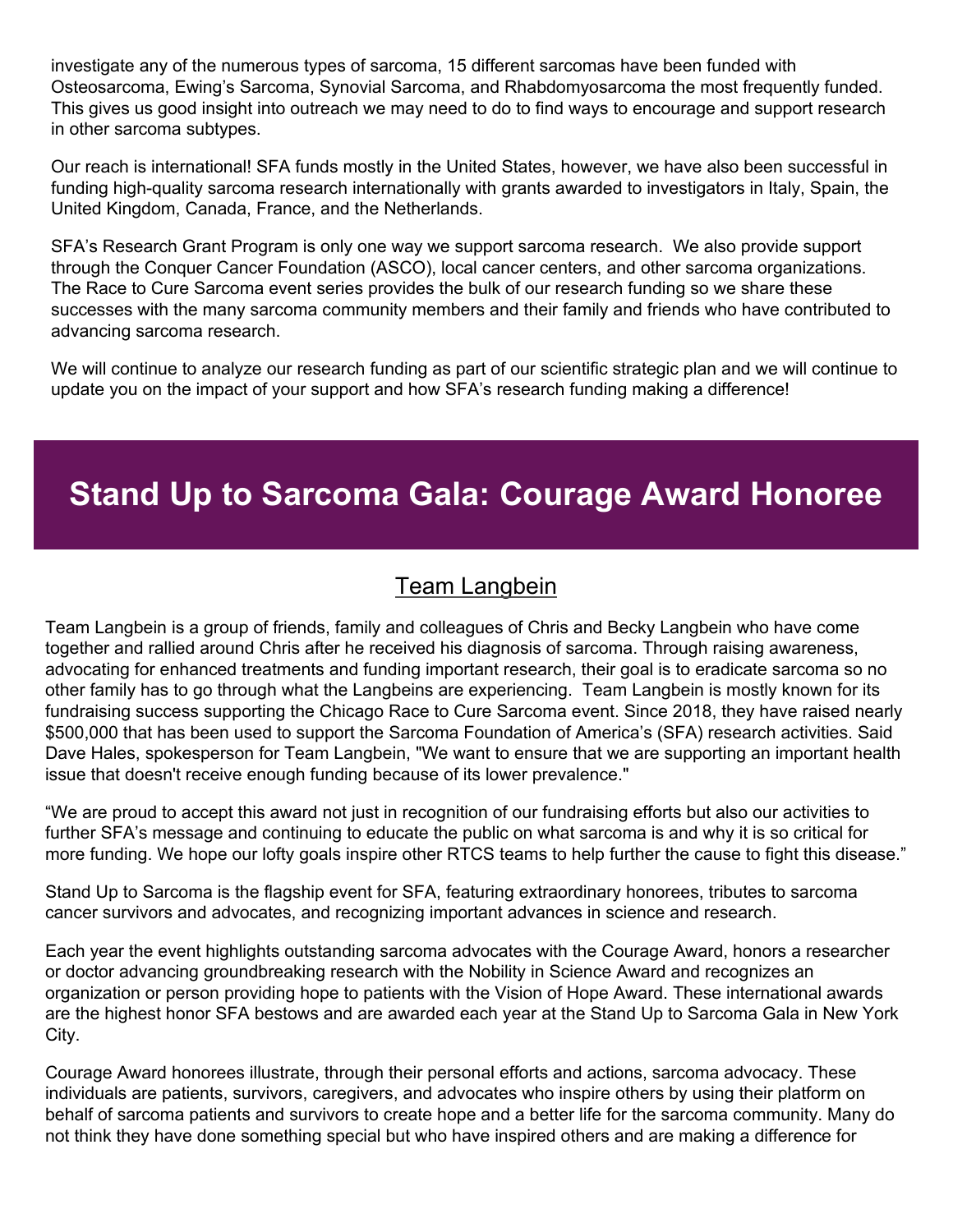sarcoma patients and their families. The Courage Award honors patients who have demonstrated strength and perseverance in their sarcoma diagnosis.

For more information on the New York Gala, please visit https://www.curesarcoma.org/nyccelebration/.

### **RTCS Fundraising Summit**

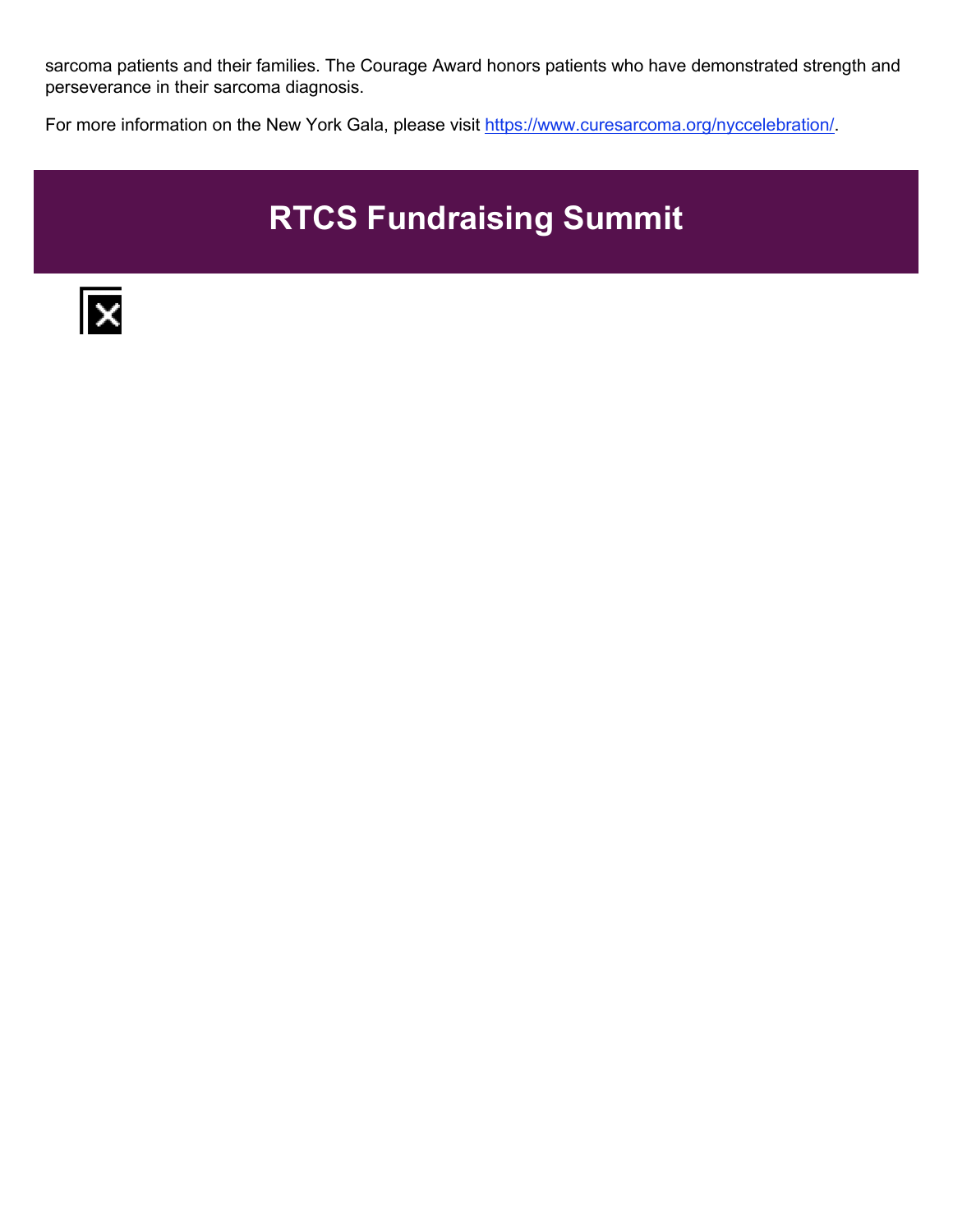Join us for a special one-hour video chat to discuss how some of the most successful teams raise funds for the Race to Cure Sarcoma (RTCS) events.

On Saturday, May 15th, 2:00 pm EST, the Sarcoma Foundation of America will be hosting a fundraising summit and we are inviting you to listen, ask questions, make suggestions on the best way to raise funds, increase team participation and enlarge your event committee for the RTCS.

Guest speakers include:

- \* Lisa Lacheny from RTCS Atlanta
- \* Connie Campbell from RTCS Louisville
- \* Katie Wintergerst from RTCS Louisville
- \* Shannon Corrubia from RTCS New Jersey

Click here to register!

### **RTCS Events**



# **REGISTER TODAY!**

Atlanta-June 12 Milwaukee - July 10 **National Virtual - July 24** San Francisco - August 1 Louisville - August 14 Denver - August 28 **Baltimore - September (TBD) Kansas City - September 18** 

New Jersey - September 19 Philadelphia - September 26 San Diego - October 2 Chicago - October 16 **Richmond - October 23 Cleveland - October 30** Tampa - November 6 Los Angeles - November 7 Nashville - November 20